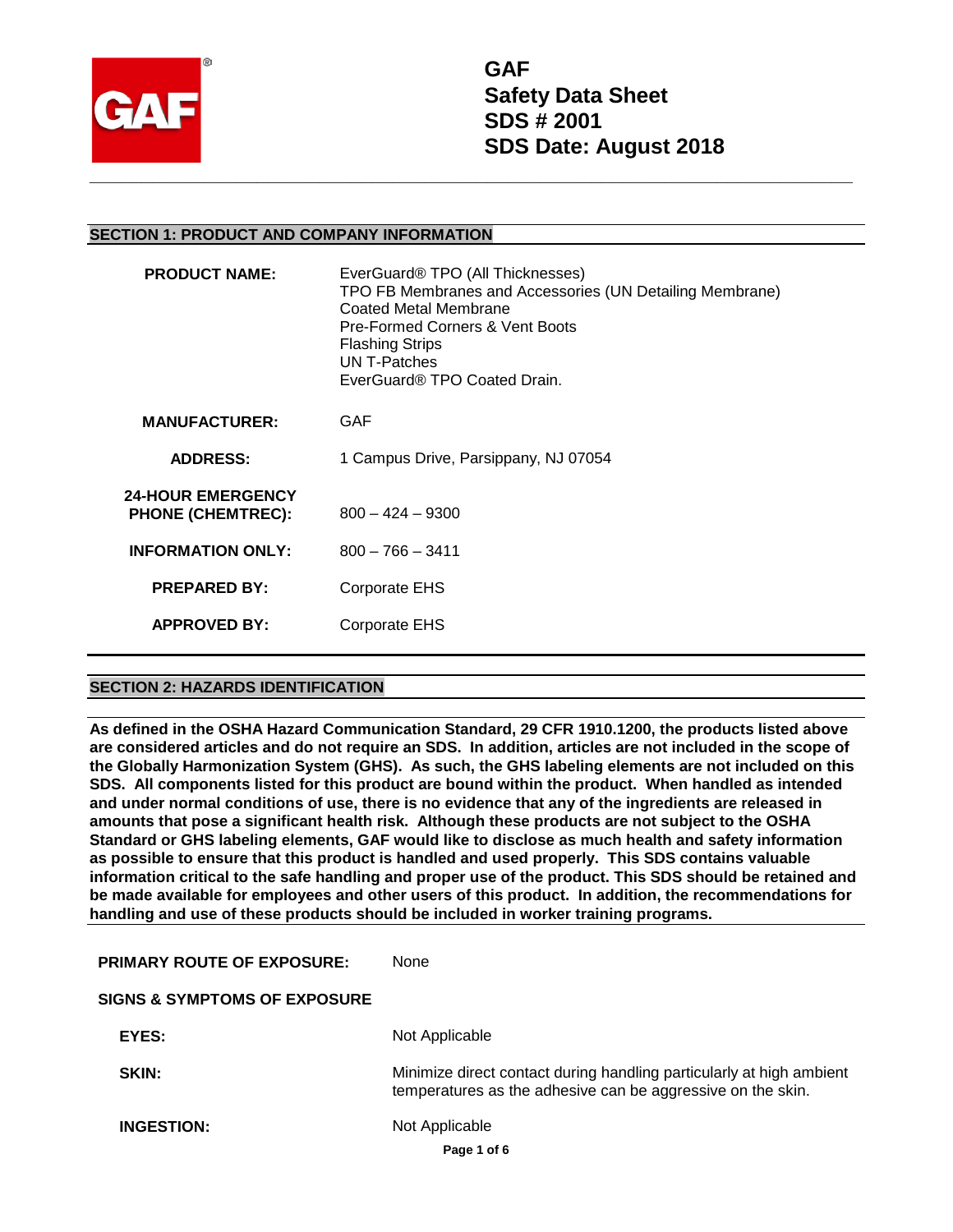| <b>INHALATION:</b>             | Not Applicable |
|--------------------------------|----------------|
| <b>ACUTE HEALTH HAZARDS:</b>   | Not Applicable |
| <b>CHRONIC HEALTH HAZARDS:</b> | Not Applicable |
| <b>CARCINOGENICITY:</b>        | Not Applicable |

# **SECTION 3: COMPOSITION/INFORMATION ON INGREDIENTS**

|                      |      |           |             | <b>OCCUPATIONAL EXPOSURE LIMITS</b> |              |
|----------------------|------|-----------|-------------|-------------------------------------|--------------|
| <b>CHEMICAL NAME</b> | CAS# | % (BY WT) | <b>OSHA</b> | <b>ACGIH</b>                        | <b>OTHER</b> |
| Proprietary          |      | 100       | NE          | NE.                                 | NE.          |

## **NE = Not Established**

| <b>SECTION 3: HAZARDS IDENTIFICATION</b> |                                                                                                                                     |
|------------------------------------------|-------------------------------------------------------------------------------------------------------------------------------------|
| <b>PRIMARY ROUTE OF EXPOSURE:</b>        | <b>None</b>                                                                                                                         |
| <b>SIGNS &amp; SYMPTOMS OF EXPOSURE</b>  |                                                                                                                                     |
| EYES:                                    | Not Applicable                                                                                                                      |
| SKIN:                                    | Minimize direct contact during handling particularly at high ambient<br>temperatures as the adhesive can be aggressive on the skin. |
| <b>INGESTION:</b>                        | Not Applicable                                                                                                                      |
| <b>INHALATION:</b>                       | Not Applicable                                                                                                                      |
| <b>ACUTE HEALTH HAZARDS:</b>             | Not Applicable                                                                                                                      |
| <b>CHRONIC HEALTH HAZARDS:</b>           | Not Applicable                                                                                                                      |
| <b>CARCINOGENICITY:</b>                  | Not Applicable                                                                                                                      |

### **SECTION 4: FIRST AID MEASURES**

### **FIRST AID PROCEDURES**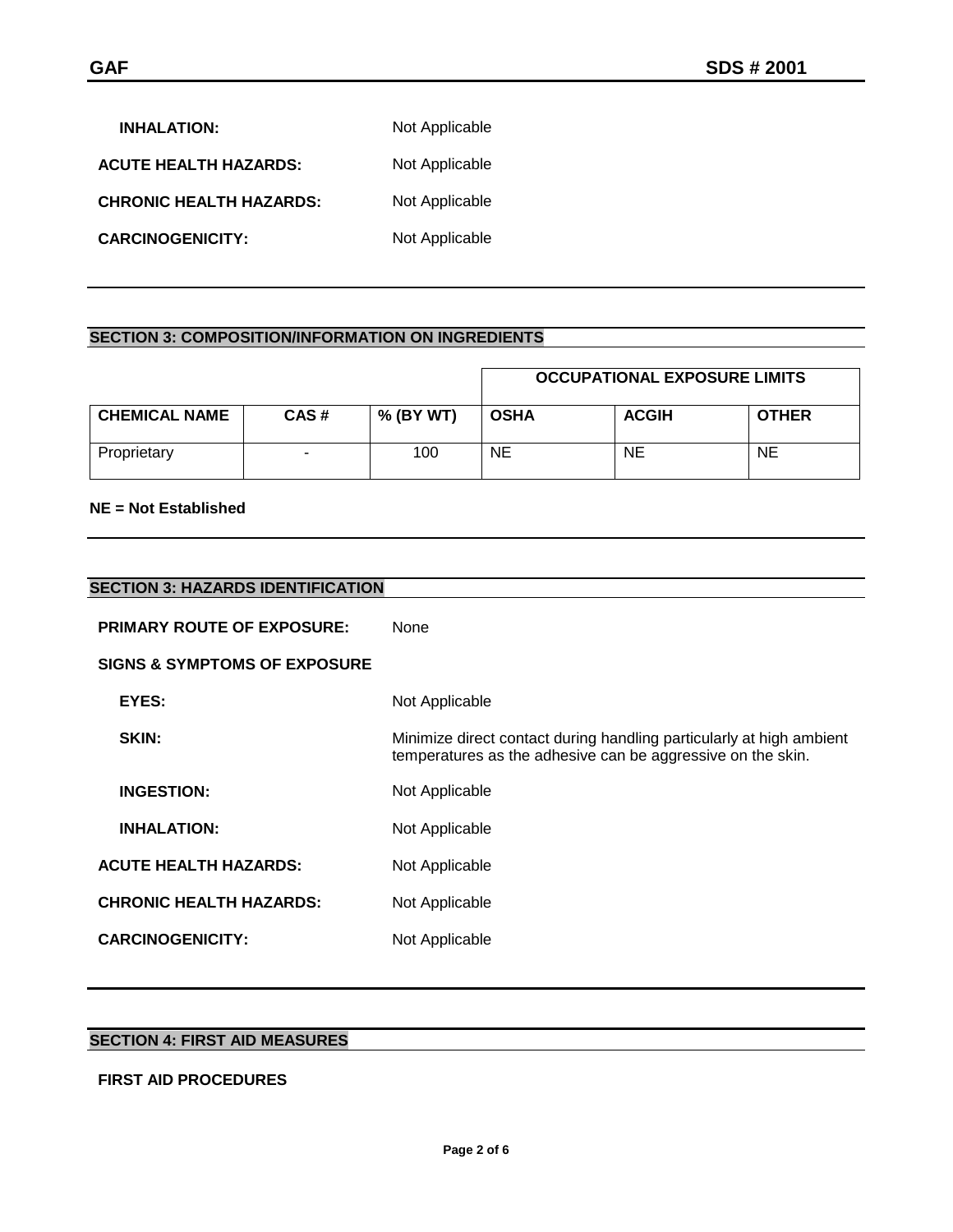| SDS # 2001                                                                                                                                                                   |
|------------------------------------------------------------------------------------------------------------------------------------------------------------------------------|
| Flush with water for 15 minutes. Remove contact lenses if worn.<br>Consult with medical personnel if irritation persists.                                                    |
| Not normally hazardous. If contact is made at elevated temperatures<br>treat as a thermal burn.                                                                              |
| Noxious fumes can be emitted from the release liner if heated to its<br>melting point. If inhaled at elevated temperatures, remove to fresh air.<br>Seek medical assistance. |
| If ingested, induce vomiting. Consult medical personnel.                                                                                                                     |
| Not Applicable                                                                                                                                                               |
|                                                                                                                                                                              |

| <b>SECTION 5: FIRE FIGHTING PROCEDURES</b>             |                                                                                                    |
|--------------------------------------------------------|----------------------------------------------------------------------------------------------------|
| <b>SUITABLE EXTINGUISHING MEDIA:</b>                   | Carbon dioxide, dry chemical                                                                       |
| <b>HAZARDOUS COMBUSTION PRODUCTS:</b>                  | Carbon dioxide, carbon monoxide, methane, propane,<br>aldehydes and other organic vapors.          |
| <b>RECOMMENDED FIRE FIGHTING</b><br><b>PROCEDURES:</b> | Use self-contained breathing apparatus and suitable protective<br>clothing.                        |
| UNUSUAL FIRE & EXPLOSION<br><b>HAZARDS:</b>            | The release liner will continue to burn even when the original<br>source of combustion is removed. |

### **SECTION 6: ACCIDENTAL RELEASE MEASURES**

**ACCIDENTAL RELEASE MEASURES:** None

| <b>SECTION 7: HANDLING AND STORAGE</b> |             |  |
|----------------------------------------|-------------|--|
| <b>HANDLING AND STORAGE:</b>           | <b>None</b> |  |
| <b>OTHER PRECAUTIONS:</b>              | None        |  |

# **SECTION 8: EXPOSURE CONTROLS/PERSONAL PROTECTION**

**ENGINEERING CONTROLS / VENTILATION:**

None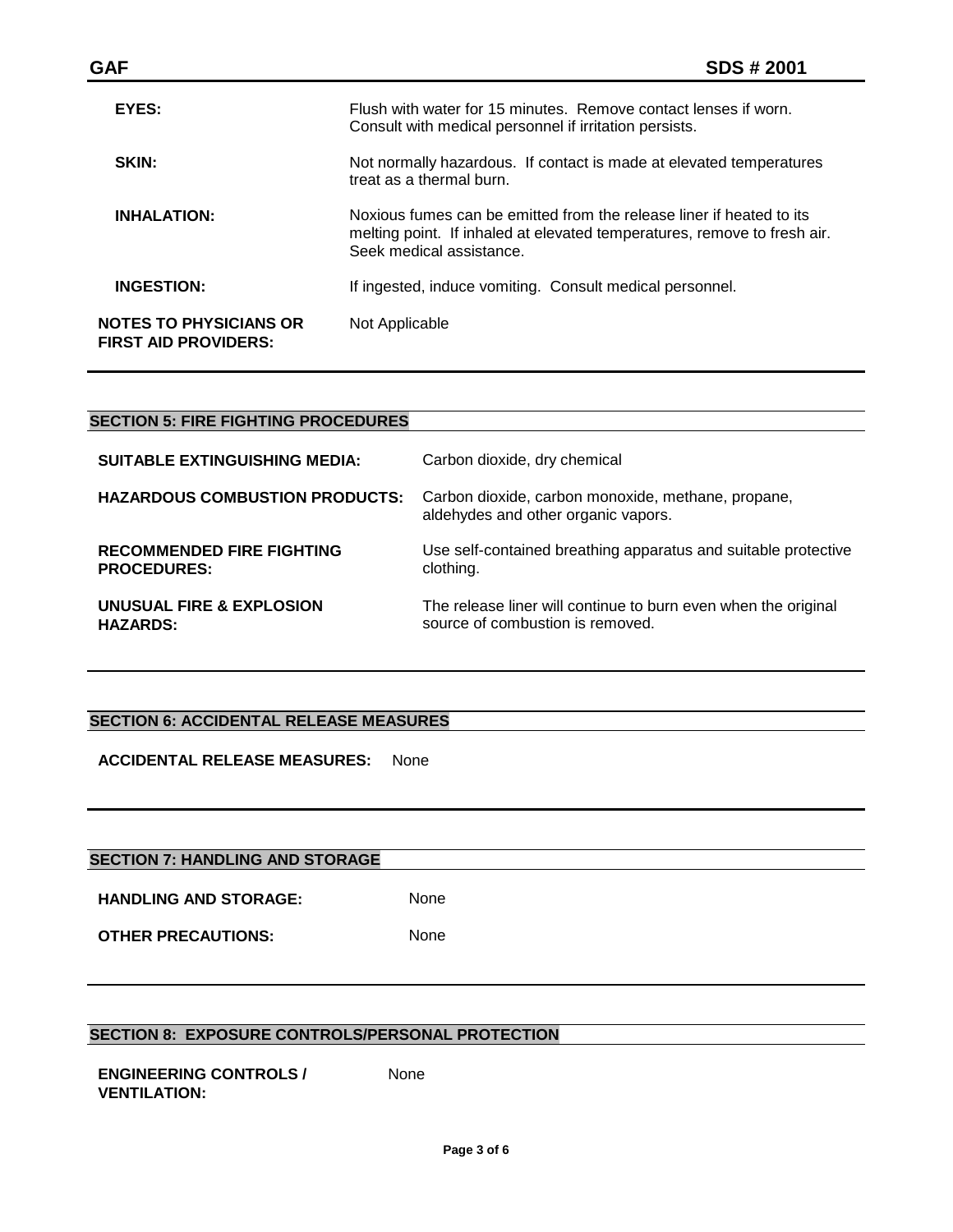| <b>RESPIRATORY PROTECTION:</b>     | Not Applicable                                                                        |
|------------------------------------|---------------------------------------------------------------------------------------|
| <b>EYE PROTECTION:</b>             | Safety glasses with side shields.                                                     |
| <b>SKIN PROTECTION:</b>            | Gloves are recommended.                                                               |
| <b>OTHER PROTECTIVE EQUIPMENT:</b> | When handling this material, wear long sleeve shirts, long pants<br>and safety shoes. |
| <b>WORK HYGIENIC PRACTICES:</b>    | Washing of hands is recommended after handling coated sheets.                         |
| <b>EXPOSURE GUIDELINES:</b>        | Not Applicable                                                                        |

# **SECTION 9: PHYSICAL AND CHEMICAL PROPERTIES**

| <b>APPEARANCE &amp; ODOR:</b>    |           | Thin sheet in roll form, various colors. Negligible odor. |             |
|----------------------------------|-----------|-----------------------------------------------------------|-------------|
| <b>FLASH POINT:</b>              | No data   | <b>LOWER EXPLOSIVE LIMIT:</b>                             | No data     |
| <b>METHOD USED:</b>              | No data   | <b>UPPER EXPLOSIVE LIMIT:</b>                             | No data     |
| <b>EVAPORATION RATE:</b>         | No data   | <b>BOILING POINT:</b>                                     | No data     |
| pH (undiluted product):          | No data   | <b>MELTING POINT:</b>                                     | 350 °F      |
| <b>SOLUBILITY IN WATER:</b>      | Insoluble | <b>SPECIFIC GRAVITY:</b>                                  | $0.9 - 1.2$ |
| <b>VAPOR DENSITY:</b>            | No data   | <b>PERCENT VOLATILE:</b>                                  | No data     |
| <b>VAPOR PRESSURE:</b>           | No data   | <b>MOLECULAR WEIGHT:</b>                                  | No data     |
| <b>VOC WITH WATER (LBS/GAL):</b> | No data   | <b>WITHOUT WATER (LBS/GAL):</b>                           | No data     |

| <b>SECTION 10: STABILITY AND REACTIVITY</b>               |                                                                                           |                   |
|-----------------------------------------------------------|-------------------------------------------------------------------------------------------|-------------------|
| <b>THERMAL STABILITY:</b>                                 | STABLE X                                                                                  | UNSTABLE <b>D</b> |
| <b>CONDITIONS TO AVOID (STABILITY):</b>                   | Do not store near strong oxidizers or open flames.                                        |                   |
| <b>INCOMPATIBILITY (MATERIAL TO</b><br>AVOID):            | Avoid contact of adhesive with strong oxidizing agents.                                   |                   |
| <b>HAZARDOUS DECOMPOSITION OR BY-</b><br><b>PRODUCTS:</b> | Carbon dioxide, carbon monoxide, methane, propane,<br>aldehydes and other organic vapors. |                   |
| <b>HAZARDOUS POLYMERIZATION:</b>                          | Will not occur.                                                                           |                   |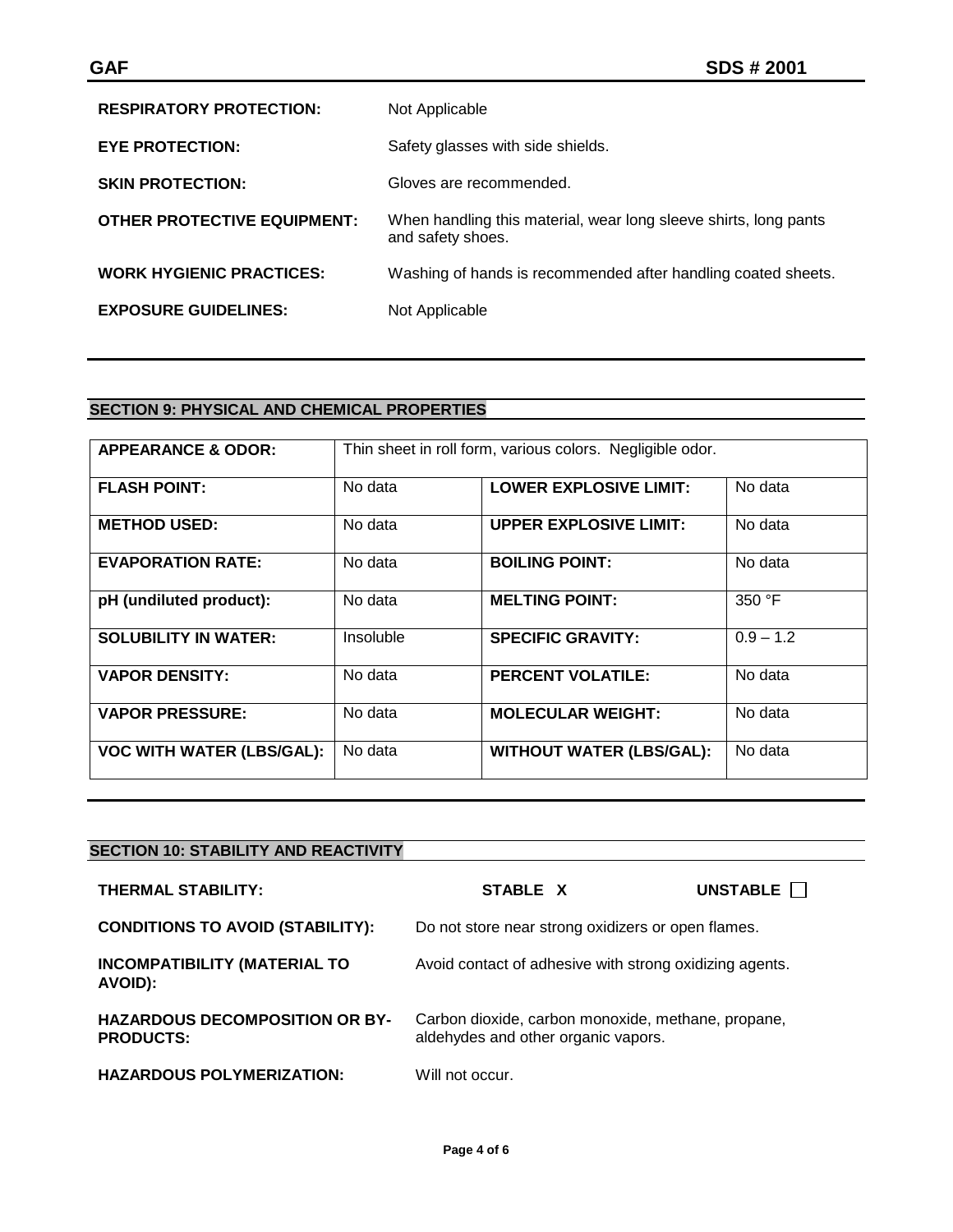#### **\_\_\_\_\_\_\_\_\_\_\_\_\_\_\_\_\_\_\_\_\_\_\_\_\_\_\_\_\_\_\_\_\_\_\_\_\_\_\_\_\_\_\_\_\_\_\_\_\_\_\_\_\_\_\_\_\_\_\_\_\_\_\_\_\_\_\_\_\_\_\_\_\_\_\_\_\_\_\_\_\_\_\_\_\_\_\_\_\_\_ SECTION 11: TOXICOLOGICAL INFORMATION**

**TOXICOLOGICAL INFORMATION:** No information available.

### **SECTION 12: ECOLOGICAL INFORMATION**

**ECOLOGICAL INFORMATION:** No information available.

#### **\_\_\_\_\_\_\_\_\_\_\_\_\_\_\_\_\_\_\_\_\_\_\_\_\_\_\_\_\_\_\_\_\_\_\_\_\_\_\_\_\_\_\_\_\_\_\_\_\_\_\_\_\_\_\_\_\_\_\_\_\_\_\_\_\_\_\_\_\_\_\_\_\_\_\_\_\_\_\_\_\_\_\_\_\_\_\_\_\_\_ SECTION 13: DISPOSAL CONSIDERATIONS**

| <b>WASTE DISPOSAL METHOD:</b> | This product, as supplied, is not regulated as a hazardous waste by the<br>U.S. Environmental Protection Agency (EPA) under Resource<br>Conservation and Recovery Act (RCRA) regulations. Comply with state<br>and local regulations for disposal. |
|-------------------------------|----------------------------------------------------------------------------------------------------------------------------------------------------------------------------------------------------------------------------------------------------|
| <b>RCRA HAZARD CLASS:</b>     | <b>None</b>                                                                                                                                                                                                                                        |

### **SECTION 14: TRANSPORTATION INFORMATION**

### **U.S. DOT TRANSPORTATION**

| <b>PROPER SHIPPING NAME:</b> | This product is not classified as a hazardous<br>material for transport. |
|------------------------------|--------------------------------------------------------------------------|
| <b>HAZARD CLASS:</b>         | Not Applicable                                                           |
| <b>ID NUMBER:</b>            | Not Applicable                                                           |
| <b>PACKING GROUP:</b>        | Not Applicable                                                           |
| <b>LABEL STATEMENT:</b>      | Not Applicable                                                           |
| THER:                        | Not Applicable                                                           |

# **SECTION 15: REGULATORY INFORMATION**

### **U.S. FEDERAL REGULATIONS**